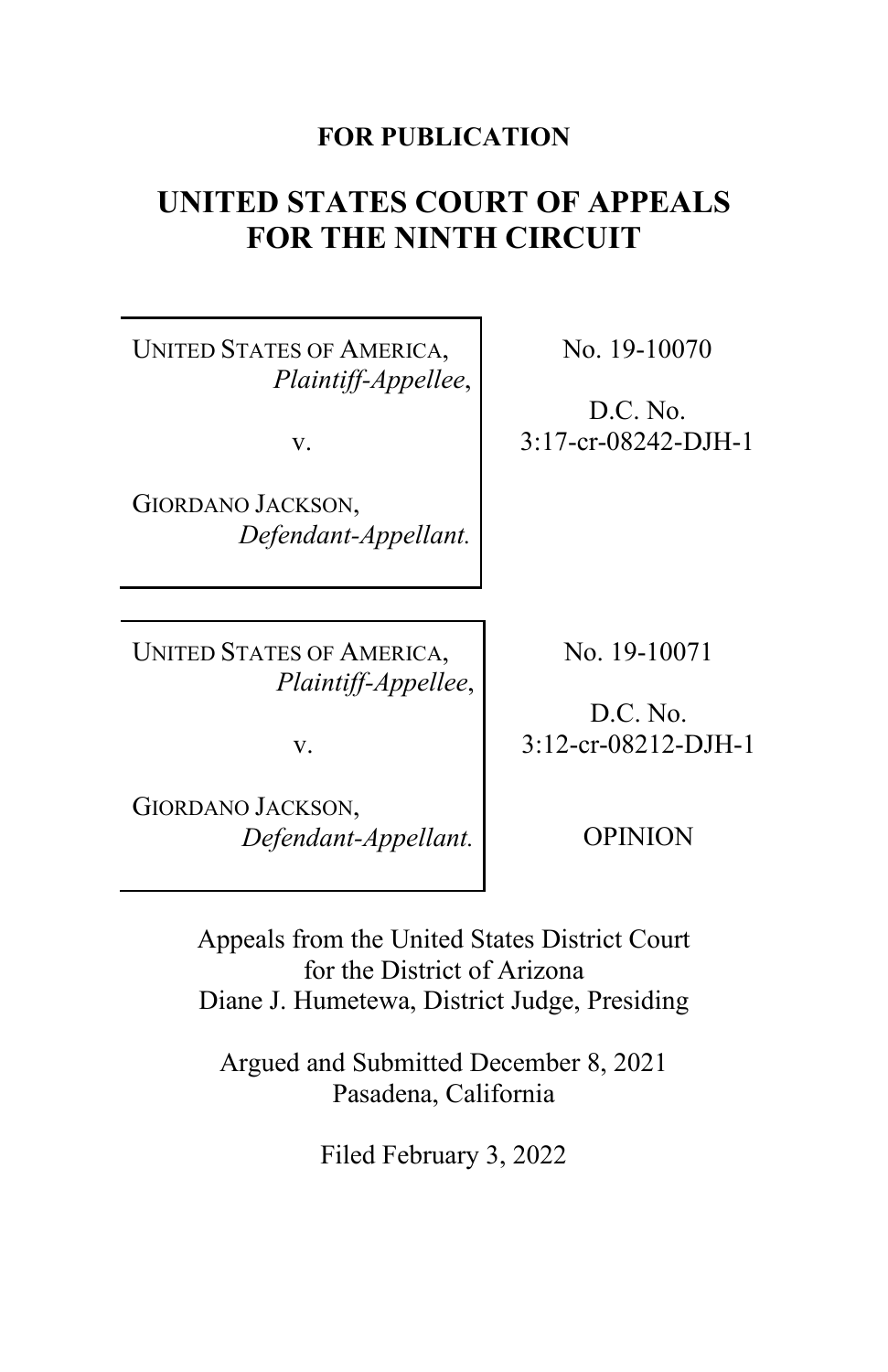Before: William A. Fletcher, Johnnie B. Rawlinson, and John B. Owens, Circuit Judges.

Opinion by Judge Owens

# **SUMMARY[\\*](#page-1-0)**

### **Criminal Law**

The panel reversed a conviction for kidnapping under 18 U.S.C. § 1201(a)(2), and remanded for resentencing.

The panel held that, in kidnapping prosecutions under § 1201(a)(2), courts should consider the factors set forth in *Government of the Virgin Islands v. Berry*, 604 F.2d 221 (3d Cir. 1979), to evaluate whether the charged conduct constitutes kidnapping. This is a factual inquiry, taken up during a motion for acquittal under Federal Rule of Criminal Procedure 29 and, if appropriate based on the circumstances of the case, incorporated into jury instructions.

Applying those factors, the panel concluded that the government failed to prove beyond a reasonable doubt that a kidnapping occurred. The first factor, the duration of the holding, weighs against kidnapping, as a seven-minute holding would be quite brief on the spectrum of possible kidnappings. The second and third factors—the presence of a separate offense and the degree to which the holding was inherent in the other offense—strongly indicate that there

<span id="page-1-0"></span>**<sup>\*</sup>** This summary constitutes no part of the opinion of the court. It has been prepared by court staff for the convenience of the reader.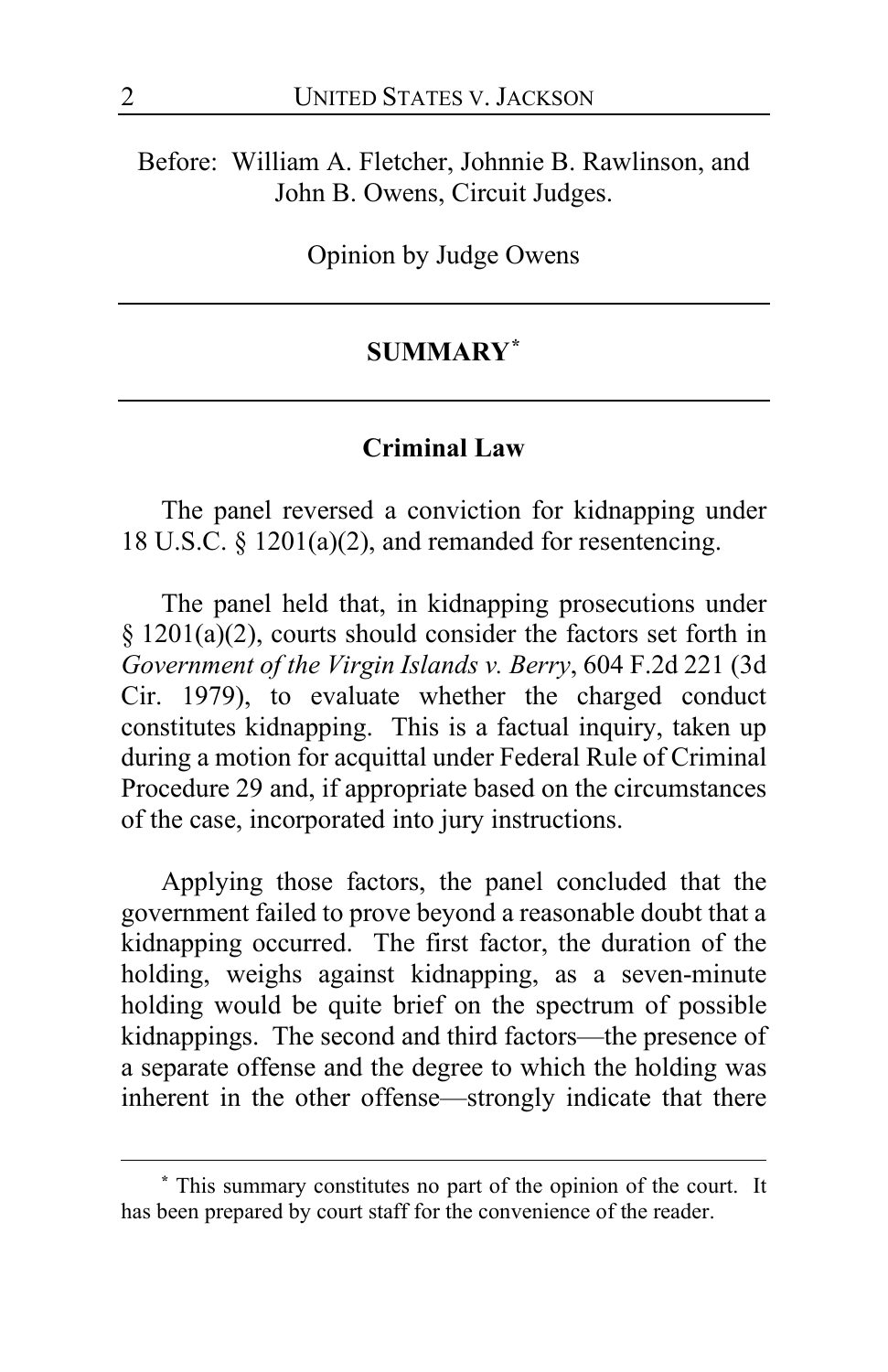was no kidnapping. The primary conduct here was an assault causing serious bodily injury, which inherently requires the defendant to keep the victim in close enough proximity to inflict the injuries. The fourth factor, whether the holding created significant danger independent of the separate offense, also weighs against classifying the conduct as kidnapping. To the extent that there was any confinement separate from the assault in this case, it was not an independent source of danger. In light of these factors, the panel concluded that no reasonable fact finder could have found the necessary elements of kidnapping beyond a reasonable doubt.

In a concurrently filed memorandum disposition, the panel affirmed the defendant's conviction of first-degree murder and multiple counts of assault.

# **COUNSEL**

Michele R. Moretti (argued), Law Office of Michele R. Moretti, Lake Butler, Florida, for Defendant-Appellant.

William G. Voit (argued), Assistant United States Attorney; Krissa M. Lanham, Appellate Division Chief; Glenn B. McCormick, Acting United States Attorney; United States Attorney's Office, Phoenix, Arizona; for Plaintiff-Appellee.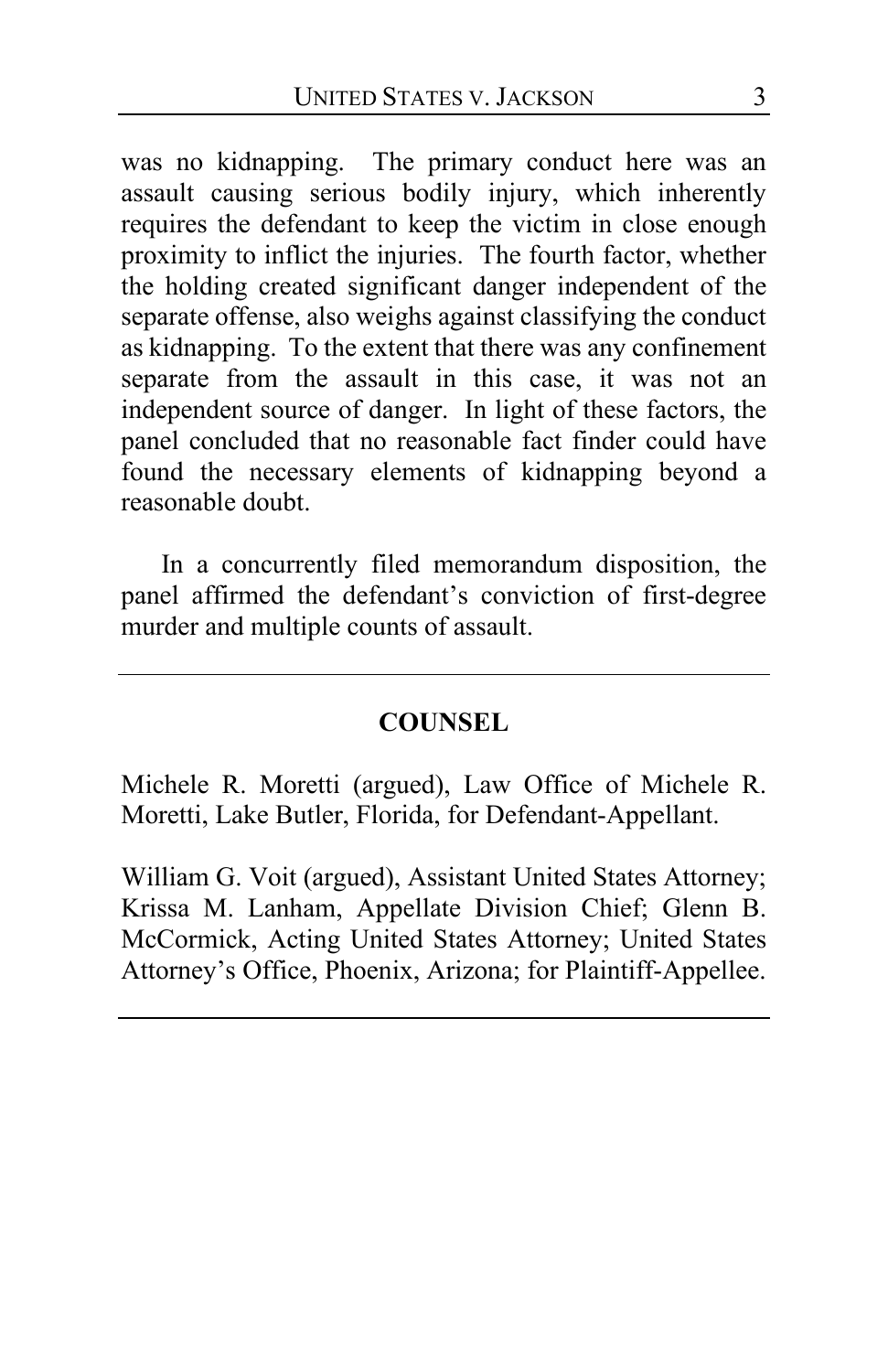#### **OPINION**

OWENS, Circuit Judge:

Giordano Jackson, a member of the Navajo Nation, appeals from his conviction for kidnapping under 18 U.S.C. § 1201(a)(2). We have jurisdiction under 28 U.S.C. 1291, and we reverse.**[1](#page-3-0)**

### **I. BACKGROUND**

#### **A. The Violent Attack**

In July 2017, Jackson violently attacked his thengirlfriend, Alvina Nez, on the Navajo Nation Indian Reservation. Alvina's minor son and minor nephew observed part of the attack, and her father, Alex Nez Sr., observed its aftermath.**[2](#page-3-1)**

On the night of the attack, Alvina's son and nephew were in their grandparents' kitchen when a car pulled up outside. The boys then began hearing a noise: At first, they thought it was laughter, but as the boys went outside, it sounded like screaming or crying. From their grandparents' porch, they saw Jackson come around the car from the passenger's side to the driver's side, where Alvina was sitting with the door open. Then, Jackson started punching Alvina—in the face,

<span id="page-3-1"></span>**<sup>2</sup>** Because there are multiple people in this case with the surname Nez, we refer to Alvina by her first name and to her father as Mr. Nez.

<span id="page-3-0"></span>**<sup>1</sup>** Jackson was also convicted of first-degree murder for a subsequent September 2017 attack on the same victim, as well as multiple counts of assault against the responding police officers. He received a mandatory life sentence for the murder conviction. *See* 18 U.S.C. § 1111. He appealed that conviction, and we affirm in a concurrently filed memorandum disposition.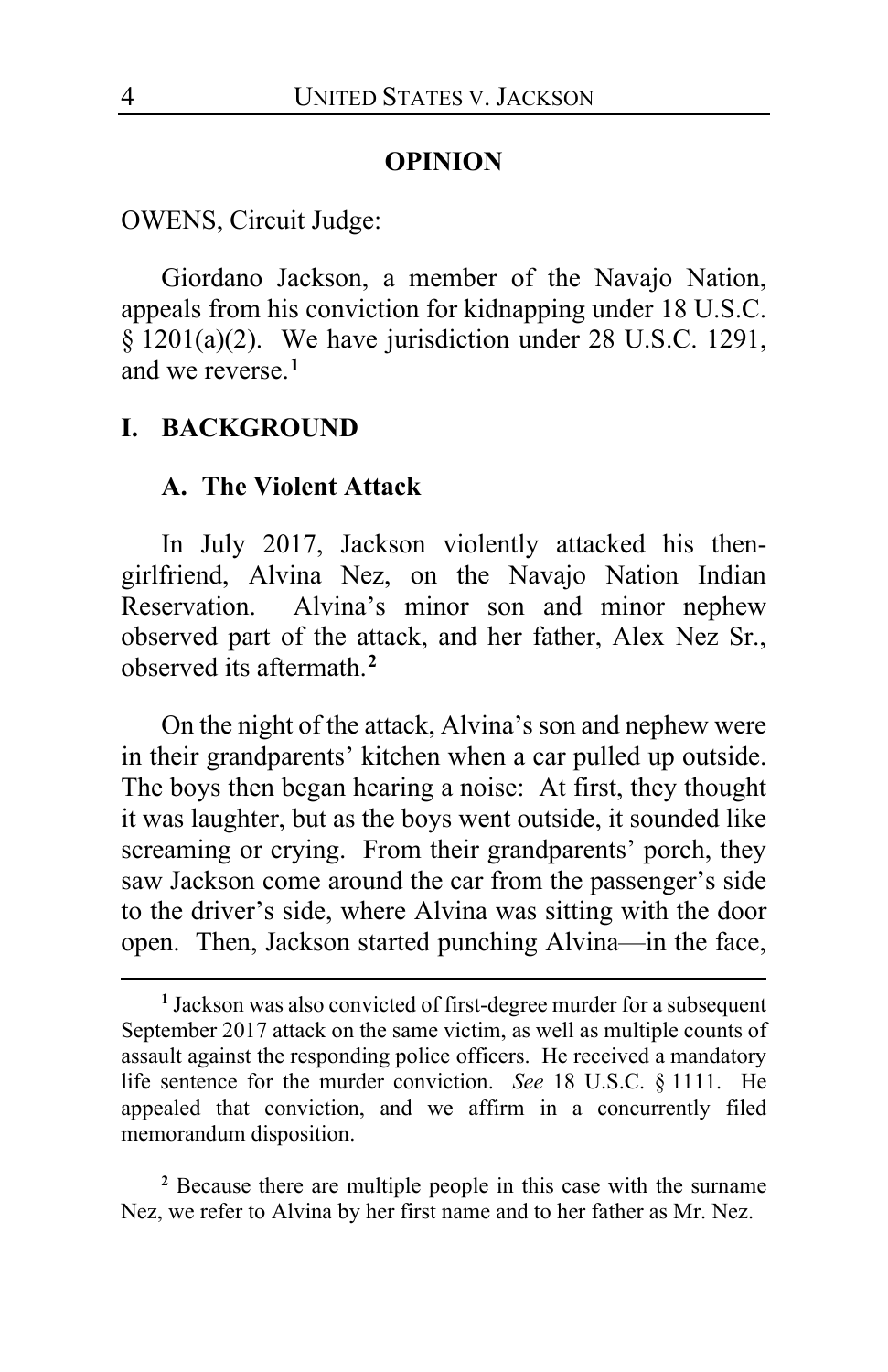the head, the chest, and the arms—and tried to yank her from the car.

The boys ran into the house and to the bedroom, where they woke their grandparents and told them that Jackson was beating Alvina. Mr. Nez quickly dressed and went outside. Once there, he saw Alvina lying by the door of the nearby hogan,**[3](#page-4-0)** covered in dirt and naked except for her underwear. Mr. Nez ordered Jackson off the property.

After the attack, Alvina had scratches and bruises on her arms, legs, and face, a black eye, blood dripping from her nose, and a bald spot on her head. Crying, she told her family that Jackson had dragged her around by her hair, yanked her arms, punched her, and tried to pull her into the hogan.

The entire attack lasted roughly six or seven minutes. The "laughing" went on for two or three minutes before the boys went outside. About two more minutes passed between when the boys went outside and when they ran back in to wake their grandparents. And Mr. Nez said it took another couple of minutes for him to dress and get outside. For the July attack, Jackson was charged with assault resulting in serious bodily injury, 18 U.S.C.  $\frac{13(a)(6)}{2}$ , and kidnapping, *id.* § 1201(a)(2).

<span id="page-4-0"></span>**<sup>3</sup>** A witness in the case defined a hogan as a small, one-room house. External sources add that it is "a Navajo Indian dwelling usually made of logs and mud with a door traditionally facing east." *Hogan*, *Merriam Webster Online*, https://www.merriam-webster.com/dictionary/hogan (last visited Jan. 7, 2022).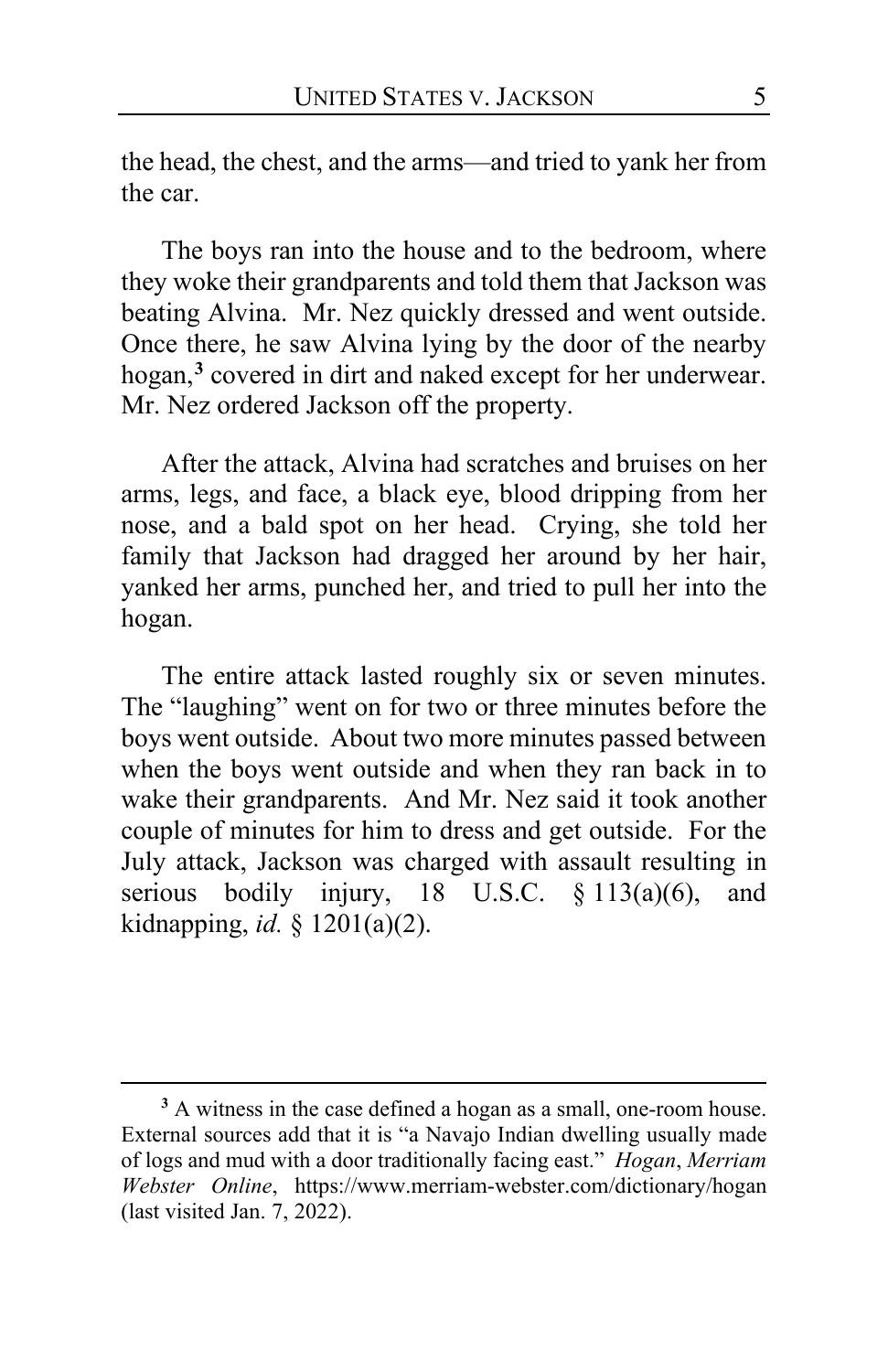#### **B. The Trial**

The evidence of the attack was largely uncontroverted at trial. Both boys testified, as did Mr. Nez, and their stories were consistent.

In his motion for acquittal under Federal Rule of Criminal Procedure 29, counsel for Jackson conceded that the evidence was sufficient to support the assault charge. But he argued that the facts, as a matter of law, could not support a kidnapping conviction under 18 U.S.C. § 1201(a)(2). Citing *United States v. Etsitty*, 130 F.3d 420 (9th Cir. 1997) (per curiam), *amended on denial of reh'g by* 140 F.3d 1274 (9th Cir. 1998), he contended that there was insufficient evidence that Jackson seized Alvina and that, "whatever seizure occurred, it certainly didn't occur beyond whatever beating there was." The prosecutor responded that, under *Etsitty*, "all that is required here is a seizure," which he defined as "a restraint on someone's freedom of movement, preventing somebody from leaving if they want to." The district court agreed with the government and permitted the jury to decide the kidnapping charge.

After receiving a version of the Ninth Circuit Model Jury Instruction on kidnapping, which did not include any duration requirement,**[4](#page-5-0)** the jury returned a guilty verdict on all charges. Jackson timely appealed.

<span id="page-5-1"></span><span id="page-5-0"></span>**<sup>4</sup>** The judge instructed the jury as follows:

The defendant is charged in Count 5 of the indictment with kidnapping within the Navajo Nation Indian Reservation in violation of Sections 1153 and 1201 of Title 18 of the United States Code. In order for the defendant to be found guilty of that charge, the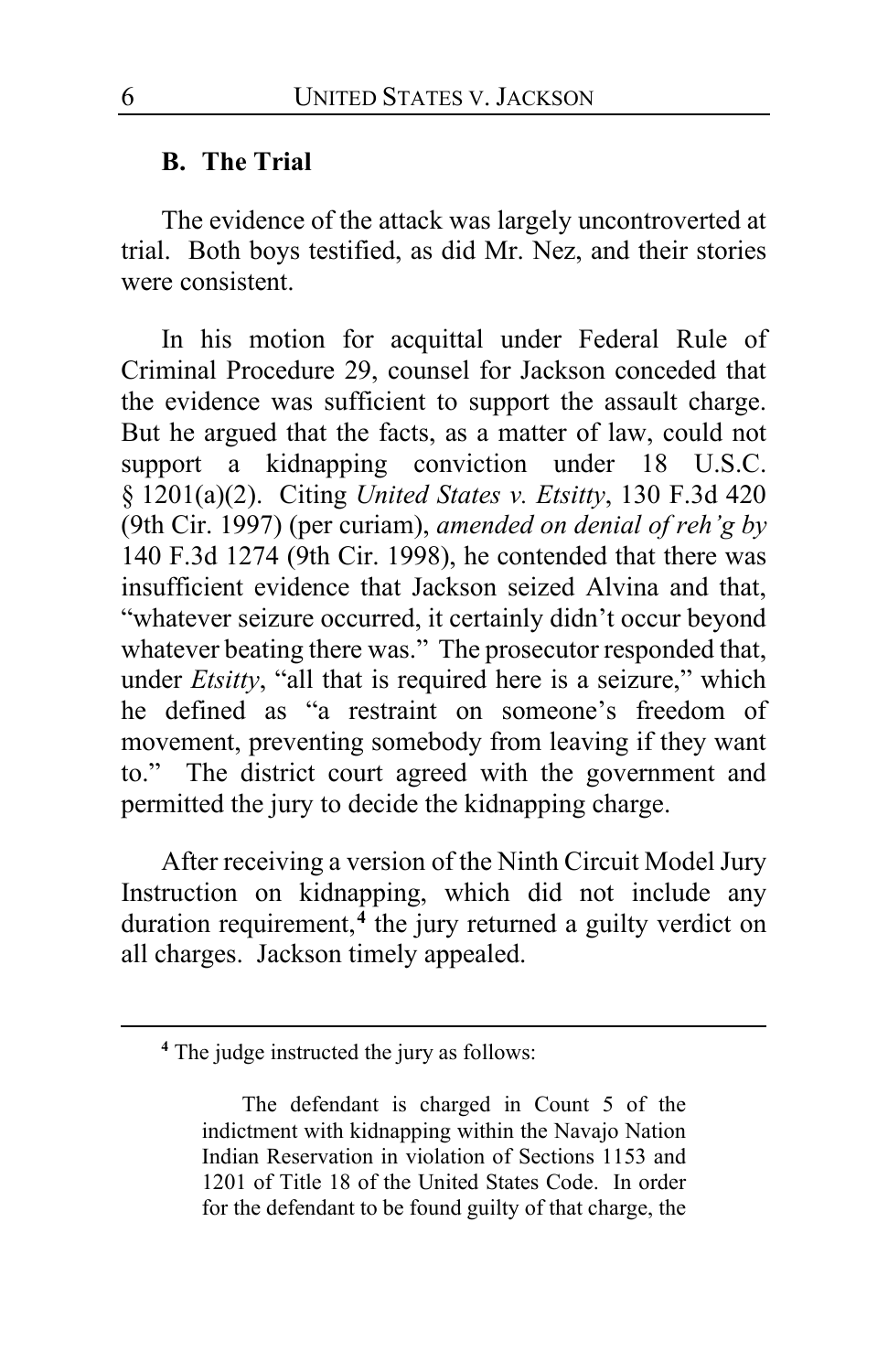### **II. DISCUSSION**

#### **A. Standard of Review**

When reviewing for sufficiency of the evidence, we ask "whether 'after viewing the evidence in the light most favorable to the prosecution, *any* rational trier of fact could have found the essential elements of the crime beyond a reasonable doubt.'" *United States v. Nevils*, 598 F.3d 1158, 1163–64 (9th Cir. 2010) (en banc) (quoting *Jackson v. Virginia*, 443 U.S. 307, 319 (1979)). "When the issue of sufficiency of the evidence is preserved by making a motion for acquittal, we review the district court's denial of the motion de novo." *United States v. Shea*, 493 F.3d 1110, 1114 (9th Cir. 2007).

## **B. As A Matter of Law, The Government Failed to Establish That Jackson "Kidnapped" Alvina Nez**

This case requires us to define the limits of kidnapping under 18 U.S.C.  $\frac{1201(a)(2)}{5}$  $\frac{1201(a)(2)}{5}$  $\frac{1201(a)(2)}{5}$  As the Eleventh Circuit has

> government must prove each of the following elements beyond a reasonable doubt:

> First, the defendant kidnapped, seized, or confined Alvina Nez at a place within the confines of the Navajo Nation Indian Reservation, which I instruct you is in Indian Country;

> Second, the defendant held Alvina Nez for any benefit; and

Third, the defendant is an Indian.

<span id="page-6-0"></span>**<sup>5</sup>** 18 U.S.C. § 1201(a) reads, in relevant part: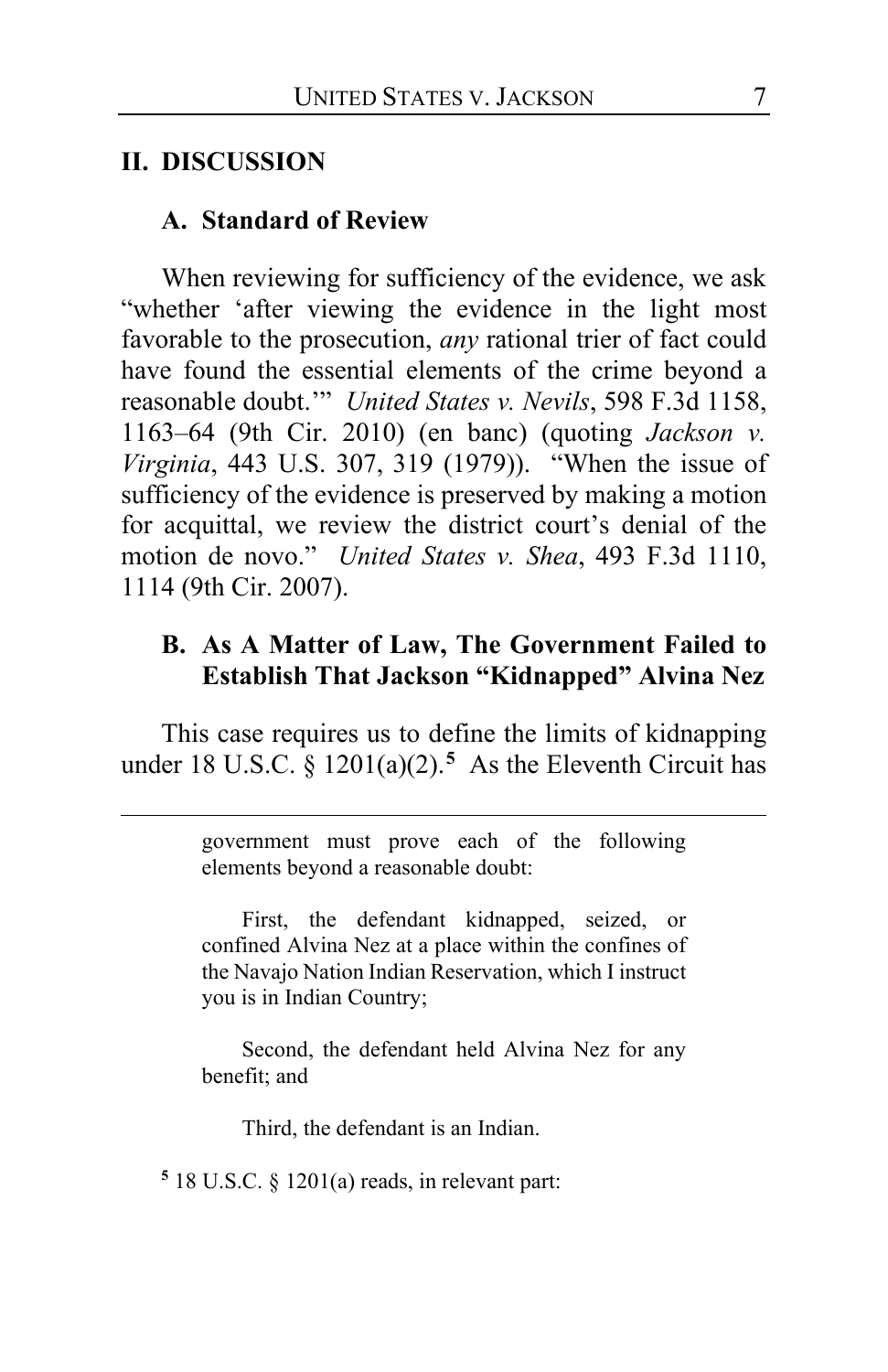explained, "state courts and an occasional federal court have struggled to interpret and enforce kidnapping laws, balancing a healthy respect for prosecutorial zeal against a recognition that the broadness of the statutory language requires an abundance of judicial discretion to limit its application to appropriate circumstances." *United States v. Howard*, 918 F.2d 1529, 1535 (11th Cir. 1990) (internal quotation marks omitted).

Fortunately, we do not approach the federal kidnapping statute with a blank slate. More than 75 years ago, the Supreme Court warned that "the broadness of the statutory language [defining kidnapping] does not permit us to tear the words out of their context, using the magic of lexigraphy to apply them to unattractive or immoral situations lacking . . . the very essence of the crime of kidnaping." *Chatwin v. United States*, 326 U.S. 455, 464 (1946). As the Court observed in reversing a conviction:

> **(a)** Whoever unlawfully seizes, confines, inveigles, decoys, kidnaps, abducts, or carries away and holds for ransom or reward or otherwise any person, except in the case of a minor by the parent thereof, when—

. . . .

**(2)** any such act against the person is done within the special maritime and territorial jurisdiction of the United States;

. . . .

shall be punished by imprisonment for any term of years or for life and, if the death of any person results, shall be punished by death or life imprisonment.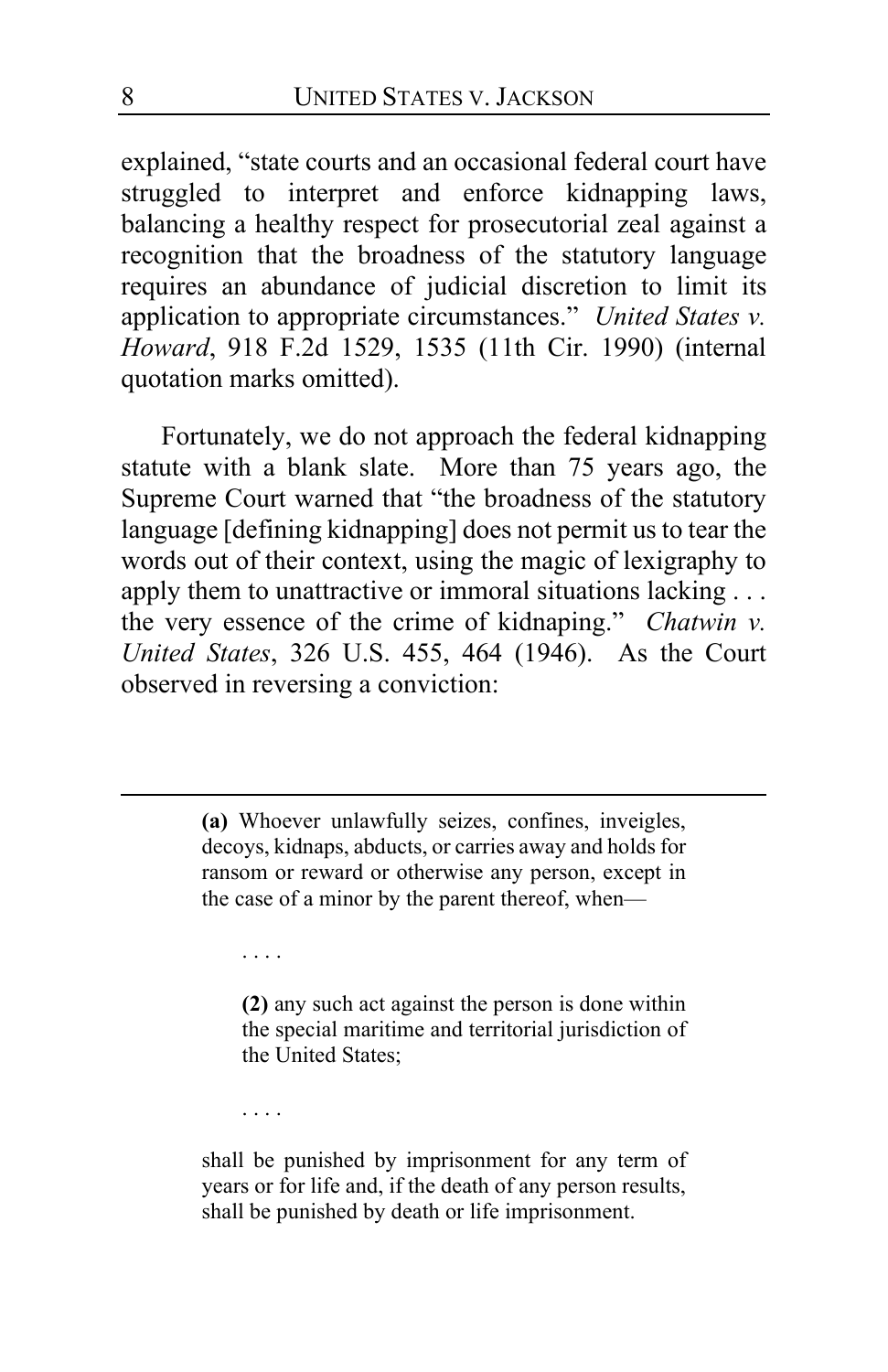Were we to sanction a careless concept of the crime of kidnaping or were we to disregard the background and setting of the Act the boundaries of potential liability would be lost in infinity. A loose construction of the statutory language conceivably could lead to the punishment of anyone who induced another to leave his surroundings and do some innocent or illegal act of benefit to the former .... The absurdity of such a result . . . is sufficient by itself to foreclose that construction.

*Id.* at 464–65.

We recognized the wisdom of this warning in *Etsitty*. *See* 130 F.3d at 427. There, the defendant lassoed the victim around the neck, dragged her on the ground for twenty feet, repeatedly attempted to tie her up and gag her, knocked her unconscious, and then tried to take her away on his horse. *Id.* at 423. Under these facts, we concluded that the government proved a violation of  $\S$  1201(a)(2), as "a reasonable trier of fact" could find that the defendant seized the victim "for a substantial period of time." *Id.* at 427. But we repeated *Chatwin*'s warning about the danger of broadening kidnapping "into a secondary charge wherever there is a detention accompanying another crime." *Id.*

In a powerful concurrence, Judge Kleinfeld outlined the problems with reading the statute too broadly: "Kidnapping, punishable by life imprisonment, is not committed whenever someone is held against their will, as when one person grabs another to do harm, and the victim says 'Let me go.'" *Id.* at 428 (Kleinfeld, J., concurring). Otherwise, prosecutors would have "unfettered discretion to charge the same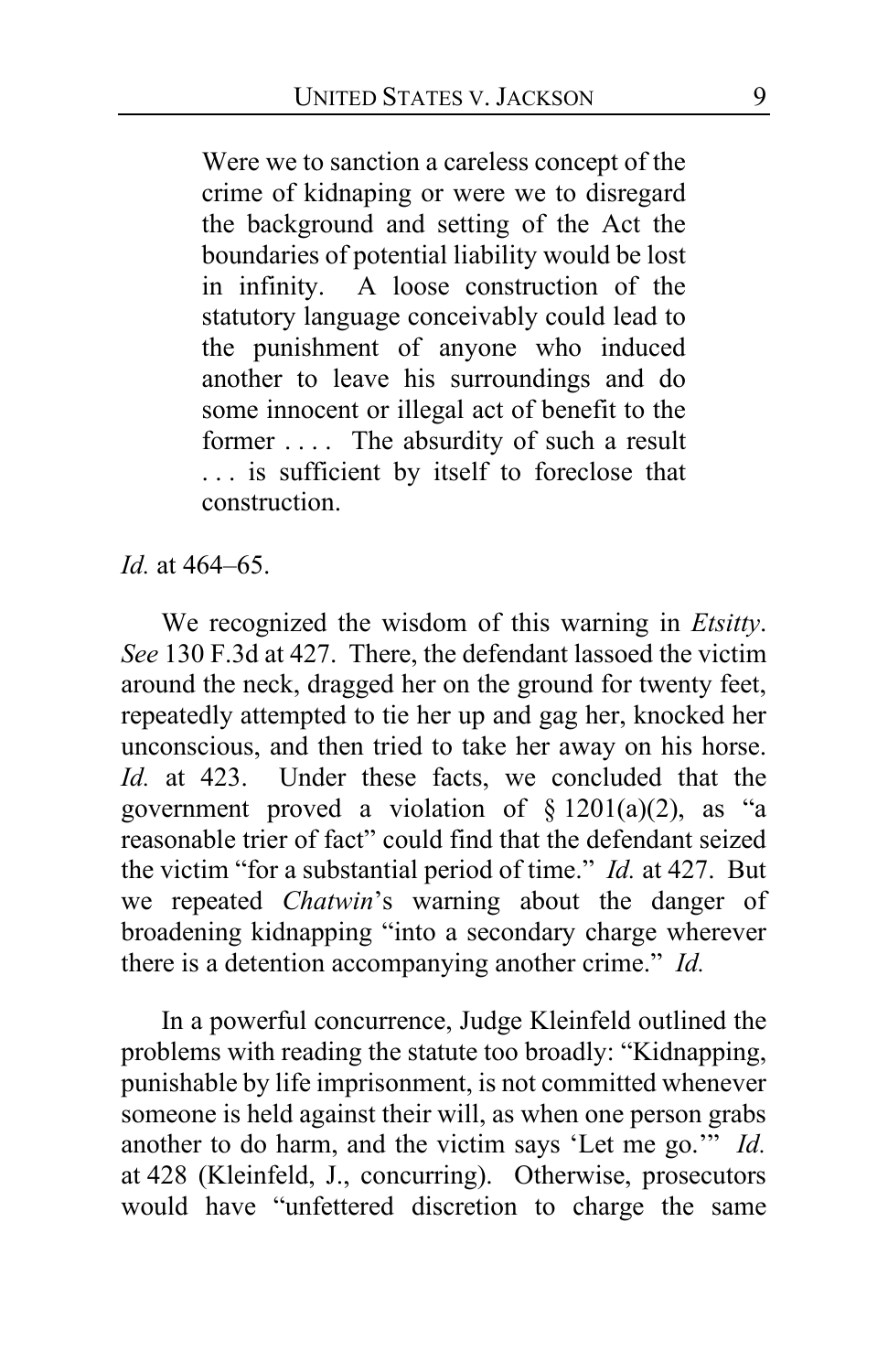conduct, such as impeding certain individuals, *see* 18 U.S.C. § 111(a)(1), as a mere misdemeanor or a life imprisonment felony." *Id.* To avoid these consequences, he explained, "[m]eaning has to be given to the phrase 'and holds' beyond the conduct already denoted by 'seizes' and 'confines,'" such that "'an appreciable period' of holding is necessary to establish the offense." *Id.* at 428–29 (first quoting 18 U.S.C. § 1201(a); and then quoting *Chatwin*, 326 U.S. at 460).

This case brings the warnings of *Chatwin* and *Etsitty* to the fore. The facts here, viewed in the light most favorable to the government, do not bear the hallmarks of a "true kidnaping[]." *Chatwin*, 326 U.S. at 464. To conclude otherwise would convert the kidnapping statute into a steroidal version of the assault laws—exactly what the Supreme Court and our own court in *Etsitty* warned against. And not just assault laws: The government at oral argument agreed that, under its theory, a garden-variety, three-minute robbery could be a kidnapping—although it conceded, somewhat contradictorily, that the inquiry requires a "highly fact-specific determination."

Accepting, then, that kidnapping requires more than a transitory holding, and more than a simple mugging or assault—accepting, in other words, that the facts must reflect the "essence of the crime of kidnaping," *Chatwin*, 326 U.S. at 464—the remaining question is how to distinguish facts that constitute kidnapping from those that do not. And again, we do not start with a blank slate. In *Government of the Virgin Islands v. Berry*, 604 F.2d 221, 224 (3d Cir. 1979), the Third Circuit analyzed when an action qualifies as a kidnapping under a very similar statute. After surveying *Chatwin* and a host of state court decisions, *id.* at 226–27, it distilled four factors to guide courts and juries in defining kidnapping, absent legislative history to the contrary: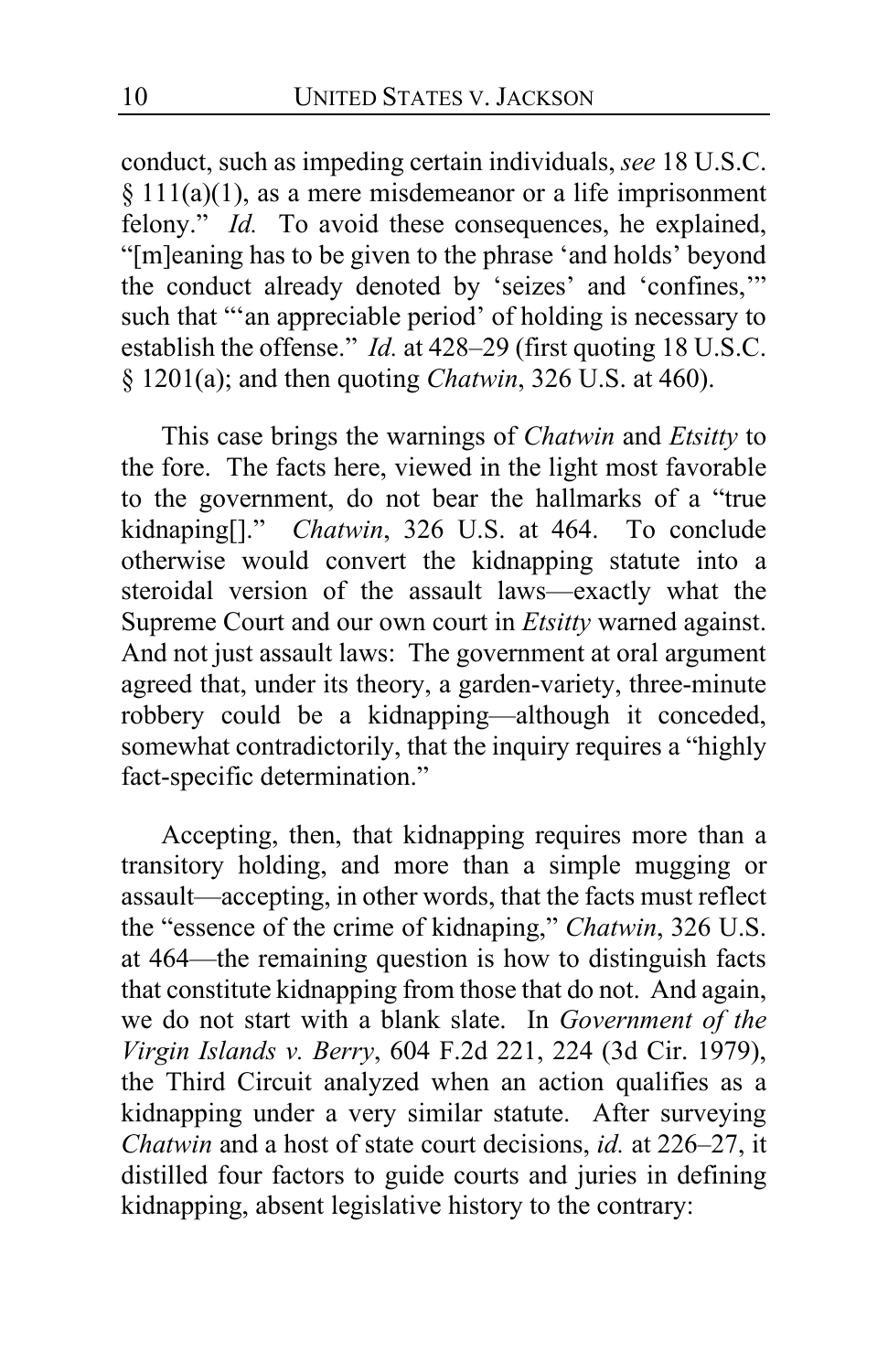(1) the duration of the detention or asportation; (2) whether the detention or asportation occurred during the commission of a separate offense; (3) whether the detention or asportation which occurred is inherent in the separate offense; and (4) whether the asportation or detention created a significant danger to the victim independent of that posed by the separate offense.

### *Id.* at 227.

Other circuits have acknowledged the wisdom of the *Berry* factors or outright adopted them to interpret the federal kidnapping statute. *See, e.g.*, *Howard*, 918 F.2d at 1535–37 (adopting and applying *Berry* factors to overturn federal kidnapping conviction); *United States v. Gabaldon*, 389 F.3d 1090, 1097 (10th Cir. 2004) (finding "much in the *Berry* test to commend its use in a  $\S$  1201(a)(2) situation"); *see also United States v. Corralez*, 61 M.J. 737, 748–49 (A.F. Ct. Crim. App. 2005) (applying similar factors to the military offense because converting simple assaults into kidnapping "reflects precisely the 'careless concept of the crime' of kidnapping that has long been condemned as a misuse of the offense" (quoting *Chatwin*, 326 U.S. at 464)).**[6](#page-10-0)**

The central problem in the law of kidnapping is to restrict the drastic sanctions authorized for this offense

<span id="page-10-0"></span>**<sup>6</sup>** The Model Penal Code is similar, as it requires confinement "for a substantial period." Model Penal Code § 212.1 (Am. L. Inst. 1985). Its Commentary is also in accord: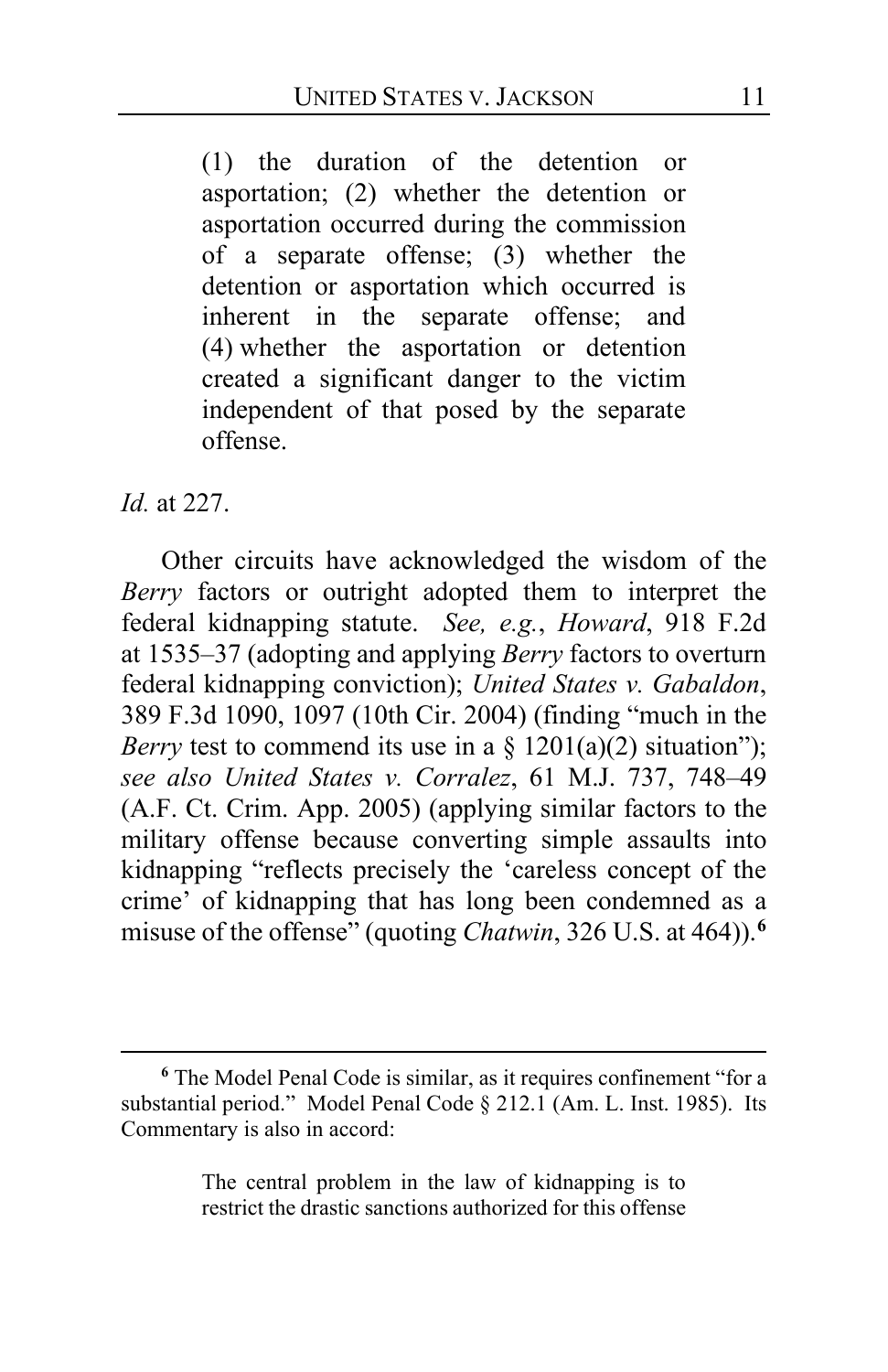We, too, find much in the *Berry* factors to commend their use. The first factor, the duration of the holding, allows us to give meaning "to the phrase 'and holds' beyond the conduct already denoted by 'seizes' and 'confines.'" *Etsitty*, 130 F.3d at 428 (Kleinfeld, J., concurring). The second and third factors prevent kidnapping from broadening "into a secondary charge wherever there is a detention

> to instances of misbehavior warranting such punishment. . . .

. . . .

. . . [F]or example, the robber who forces his victim to move from one room to another in order to find a cashbox or open a safe technically may commit kidnapping as well as robbery. This reasoning raises the possibility of cumulative penalties or of higher sanctions for kidnapping, even though the "removal" of the victim to another place was part and parcel of the robbery and not an independent wrong. . . .

. . . Experience reveals numerous instances of abusive prosecution under expansive kidnapping statutes for conduct that a rational and mature penal law would have treated as another crime.

Model Penal Code & Comments. § 212.1 cmt. 2 (Am. L. Inst. 1980) (footnotes omitted).

Additionally, as the *Berry* opinion explains, several state courts have limited their kidnapping statutes in a similar manner. *See, e.g.*, *Weber v. State*, 547 A.2d 948, 957–60 (Del. 1988); *People v. Daniels*, 459 P.2d 225, 231–38 (Cal. 1969) (in bank); *People v. Levy*, 204 N.E.2d 842, 843– 45 (N.Y. 1965). States and local governments are not unanimous in this respect. *See, e.g.*, *State v. Jacobs*, 380 P.2d 998, 1002 (Ariz. 1963) (in banc); *Ruffin v. United States*, 219 A.3d 997, 1005–06 (D.C. 2019). For a recent (and exhaustive) criticism of a broad reading of kidnapping, see *Cardozo v. United States*, 255 A.3d 979, 988–1000 (D.C. 2021) (Deahl, J., concurring).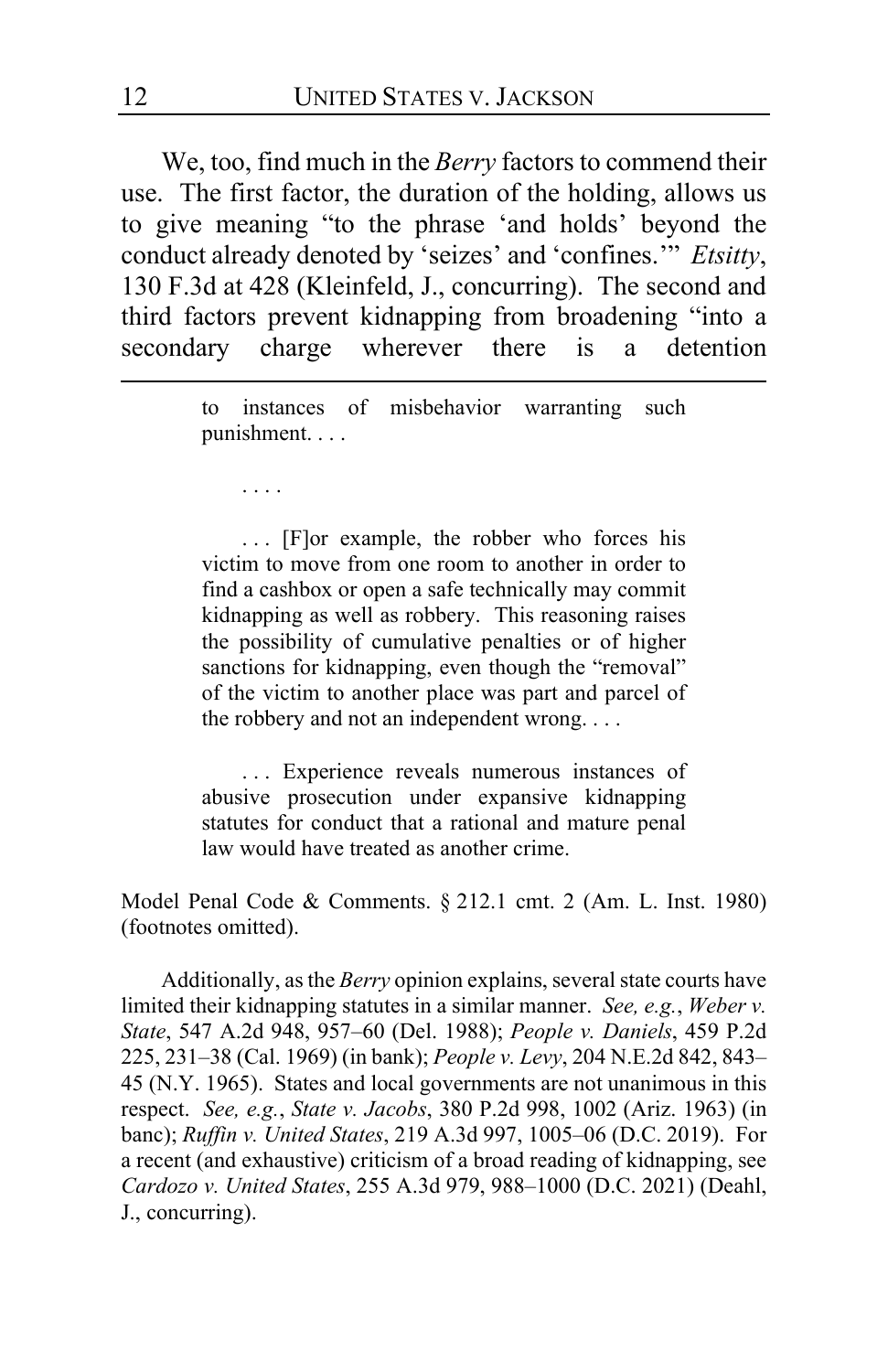accompanying another crime." *Id.* at 427 (majority opinion). And the combination of all four factors provides a workable framework to ensure that the "boundaries of potential liability" do not become "lost in infinity." *Chatwin*, 326 U.S. at 464.

<span id="page-12-0"></span>The government's cases do not persuade us otherwise. The government argued, based on a laundry list of out-ofcircuit authority, that kidnappings only require brief holdings, and that those holdings may be incidental to other crimes.**[7](#page-12-1)** But those cases all dealt with a different issue—the Double Jeopardy Clause—and those courts all properly found that kidnapping does not "merge" with assault, air piracy, robbery, or Mann Act violations. Here, we do not ask whether kidnapping and assault "merge" as a matter of double jeopardy; *Etsitty* already answered that question in the negative. 130 F.3d at 427. Rather, we ask whether the facts of this case (which happen to look like assault) satisfy the elements of 18 U.S.C.  $\S$  1201(a)(2) as a matter of statutory interpretation. The government's double jeopardy cases have no bearing on this question.**[8](#page-12-2)**

The government did cite *United States v. DeLaMotte*, 434 F.2d 289 (2d Cir. 1970), which is not a double jeopardy case and approaches the issue here. The defendant in

<span id="page-12-1"></span>**<sup>7</sup>** *See United States v. Jones*, 808 F.2d 561, 565–66 (7th Cir. 1986); *United States v. Dixon*, 592 F.2d 329, 339–40 (6th Cir. 1979); *United States v. Baker*, 419 F.2d 83, 89 (2d Cir. 1969).

<span id="page-12-2"></span>**<sup>8</sup>** *United States v. Lowe*, 145 F.3d 45 (1st Cir. 1998), uncited by the government, reads like the aforementioned double jeopardy cases, *see supra* note [7,](#page-12-0) but it is not explicit about the double jeopardy nature of its analysis. To the extent that *Lowe* is inconsistent with or disagrees with *Berry* and *Howard*, *see* 145 F.3d at 52, we reject *Lowe* as comparatively unpersuasive*.*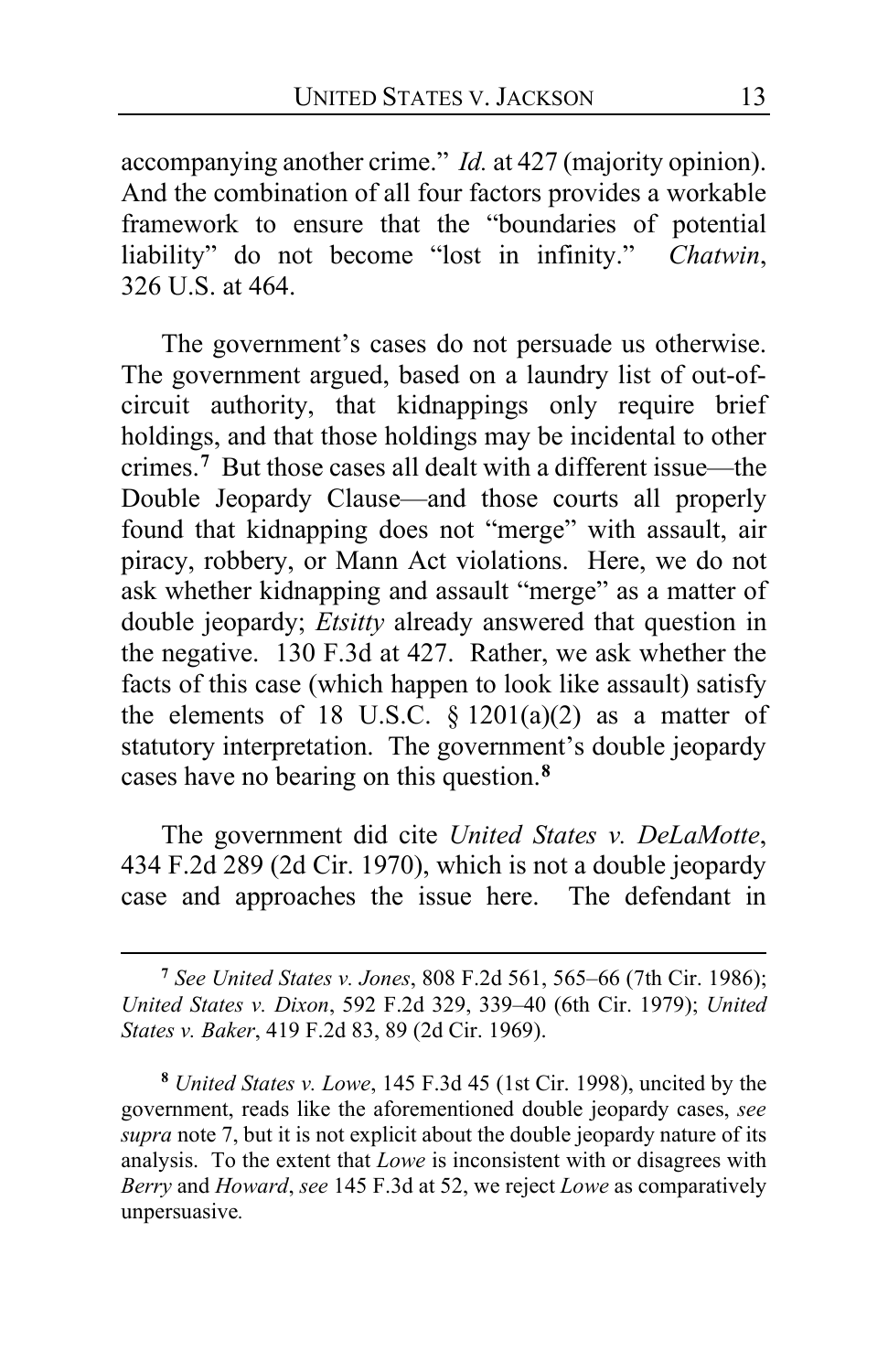*DeLaMotte* argued that, although his conduct "literally f[ell] within the requirements of the kidnapping statute," the court should limit that statute based on *Chatwin*. *Id.* at 292. However, the element at issue there was not the duration of the holding, but the motive or benefit derived from the kidnapping. *See id.* And the Second Circuit noted that the defendant's conduct was "no momentary detention in the course of a holdup . . . but an extended, planned detention." *Id.* at 293. Thus, *DeLaMotte* is neither precisely on point nor necessarily incompatible with *Berry* and *Howard*.

Accordingly, we hold that, in kidnapping prosecutions under 18 U.S.C.  $\S$  1201(a)(2), courts should consider the *Berry* factors to evaluate whether the charged conduct constitutes kidnapping. This is a factual inquiry, taken up during a Rule 29 motion and, if appropriate based on the circumstances of the case, incorporated into jury instructions.**[9](#page-13-0)**

Applying these factors, we conclude that the government failed to prove beyond a reasonable doubt that a kidnapping occurred. The first factor, the duration of the holding, weighs against kidnapping, as a seven-minute holding would be quite brief on the spectrum of possible kidnappings. Indeed, the conduct here was a far cry from the "substantial period of time" for which the defendant in *Etsitty* confined the victim. 130 F.3d at 427; *see also Corralez*, 61 M.J.

<span id="page-13-0"></span>**<sup>9</sup>** We do not fault the district court for failing to address the *Berry*  factors during Jackson's motion for acquittal or incorporate them into the Model Instructions, *see supra* note [4,](#page-5-1) as the parties failed to cite *Berry* at trial. Still, Jackson sufficiently preserved his core argument—that kidnapping requires more than a brief holding incidental to assault—in his motion for acquittal, and reviewing the sufficiency of the evidence de novo, *see Shea*, 493 F.3d at 1114, we conclude that the *Berry* factors should govern our analysis.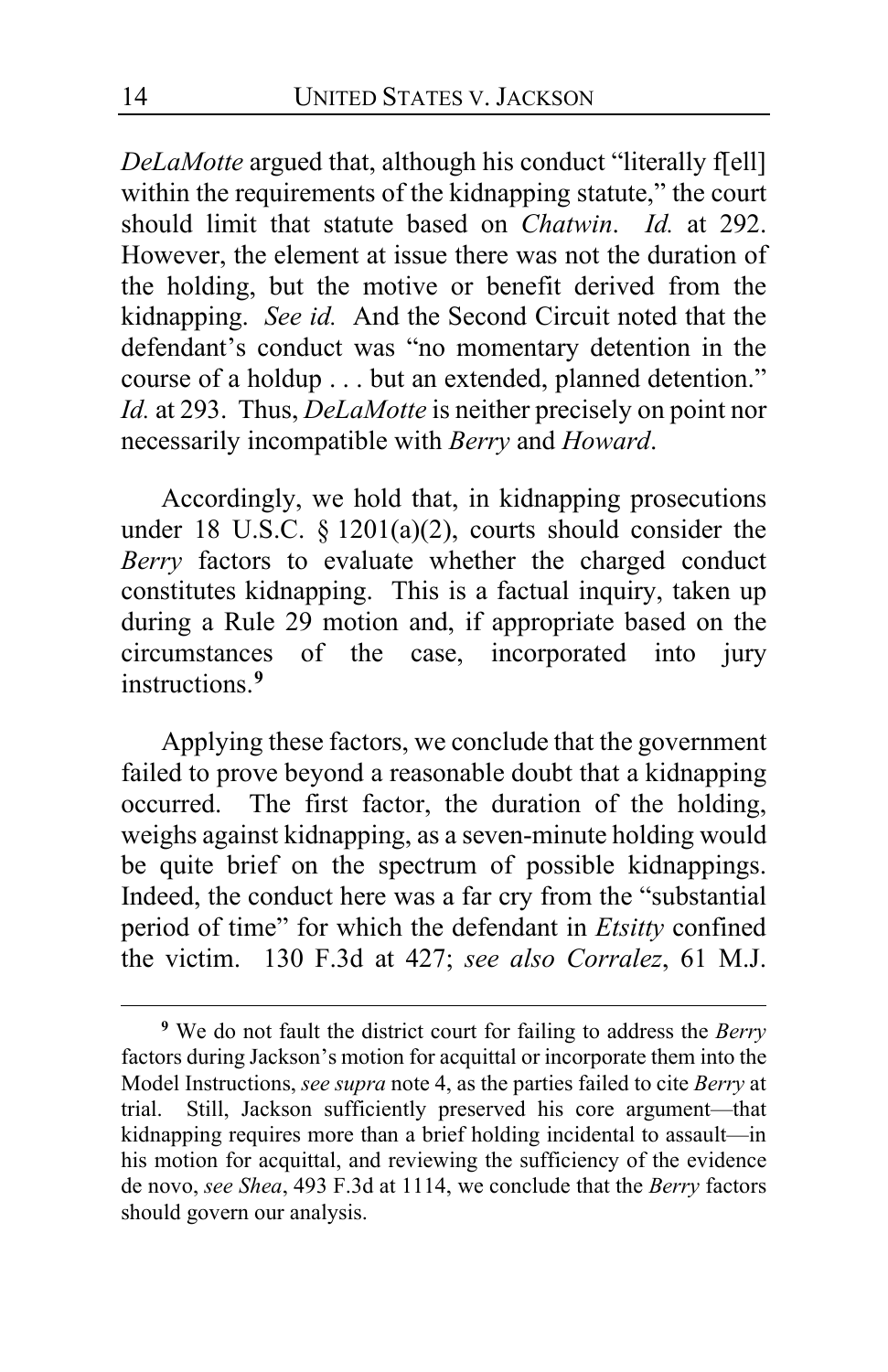at 749 (finding that a five-minute confinement weighed against kidnapping).

The second and third factors—the presence of a separate offense and the degree to which the holding was inherent in the other offense—strongly indicate that there was no kidnapping. The primary conduct here was an assault causing serious bodily injury, which inherently requires the defendant to keep the victim in close enough proximity to inflict the injuries. *See Berry*, 604 F.2d at 228 ("Necessarily implicit in [assault] is some limited confinement or asportation."). The conduct here did not go beyond that. No additional holding occurred; the assault involved no asportation, no external restraints, no planned detention, and no restrictions on movement beyond the beating itself. Any pulling or dragging was inseparable from the overall assault. *See also Corralez*, 61 M.J. at 749 (finding confinement inherent in assaults where the defendant hit and choked victim, pulled her hair, held her seatbelt to prevent her from leaving, and pushed her from room to room).

The fourth factor, whether the holding created significant danger independent of the separate offense, also weighs against classifying the conduct as kidnapping. The danger to Alvina came from the assault: the hitting, punching, yanking, and dragging that left her bruised and bleeding. To contrast the conduct here with more extreme examples, this case did not involve a lengthy detention jeopardizing a victim's health or external restraints causing additional injuries. Thus, to the extent that there was any confinement separate from the assault (a dubious premise, as discussed previously), it was not an independent source of significant danger.

In light of these factors, no reasonable factfinder could have found the necessary elements of kidnapping beyond a